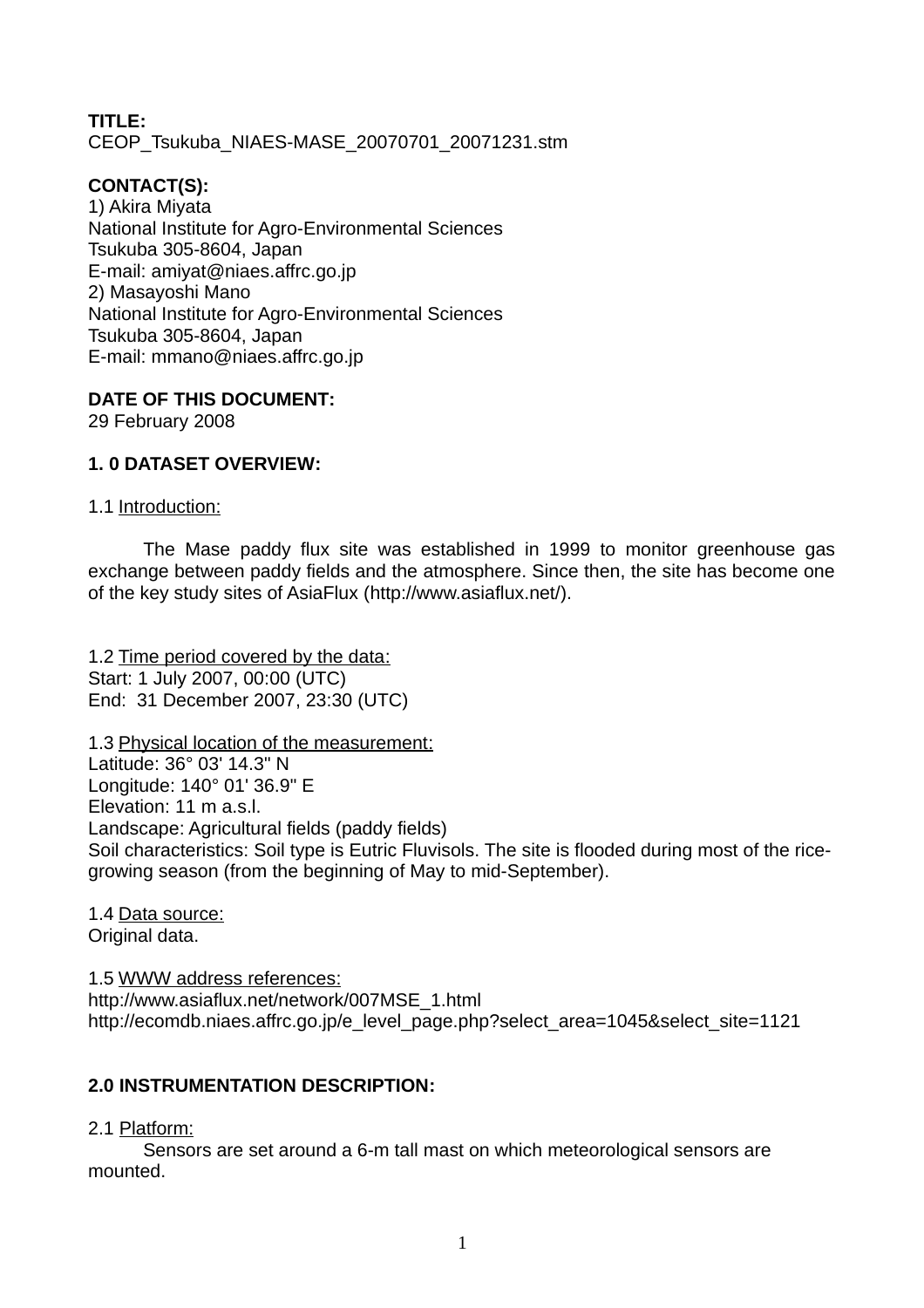#### 2.2 Description of the instrumentation:

| <b>Parameter</b> | Model         | <b>Manufacturer</b>      |  |
|------------------|---------------|--------------------------|--|
| Soil Temperature |               | Home-made                |  |
| Soil Temperature | ٠             | Home-made                |  |
| Soil Temperature |               | Home-made                |  |
| Soil Temperature | ٠             | Home-made                |  |
| Soil Temperature | ٠             | Home-made                |  |
| Soil Moisture    | TDR100        | Campbell, Logan, UT, USA |  |
| Soil Moisture    | TDR100        | Campbell, Logan, UT, USA |  |
| Soil Moisture    | <b>TDR100</b> | Campbell, Logan, UT, USA |  |
| Soil Moisture    | <b>TDR100</b> | Campbell, Logan, UT, USA |  |
| Soil Moisture    | <b>TDR100</b> | Campbell, Logan, UT, USA |  |

### 2.3 Instrumentation specification:

| <b>Parameter</b> | <b>Sensor Type</b>  | Depth of sensor (m)                | <b>Accuracy</b> | <b>Resolution</b> |
|------------------|---------------------|------------------------------------|-----------------|-------------------|
| Soil Temperature | T-type thermocouple | 0.01                               |                 |                   |
| Soil Temperature | T-type thermocouple | 0.05                               | -               | -                 |
| Soil Temperature | T-type thermocouple | 0.10                               |                 |                   |
| Soil Temperature | T-type thermocouple | 0.20                               |                 |                   |
| Soil Temperature | T-type thermocouple | 0.40                               |                 |                   |
| Soil Moisture    | Time domain         | $0.02(0.025)*$                     |                 |                   |
|                  | reflectometry       |                                    |                 |                   |
| Soil Moisture    | Time domain         | 0.03 (from surface to              |                 |                   |
|                  | reflectometry       | $0.05$ <sup>**</sup>               |                 |                   |
| Soil Moisture    | Time domain         | 0.05 (from surface to              |                 |                   |
|                  | reflectometry       | $0.10$ <sup>**</sup>               |                 |                   |
| Soil Moisture    | Time domain         | $\overline{0.10}$ (from surface to |                 |                   |
|                  | reflectometry       | $0.20$ <sup>**</sup>               |                 |                   |
| Soil Moisture    | Time domain         | 0.15 (from surface to              |                 |                   |
|                  | reflectometry       | $0.30$ ) **                        |                 |                   |

\* The sensor was set horizontally in the soil at 2.5 cm depth.

\*\* The sensors were set obliquely in the soil.

### **3.0 DATA COLLECTION AND PROCESSING:**

#### 3.1 Description of data collection:

Data are retrieved weekly.

3.2 Description of derived parameters and processing techniques used:

1) Soil temperature data were sampled every 5 seconds and their 30-minute averages were stored.

2) Soil moisture data were sampled every 5 minutes and their 30-minute averages were stored.

### **4.0 QUALITY CONTROL PROCEDURES:**

At this stage of data processing, only apparently erroneous data were removed. Further quality control the data will be done later.

#### **5.0 GAP FILLING PROCEDURES:**

At this stage of data processing, no gap filling procedure was applied. Gap filling will be done later.